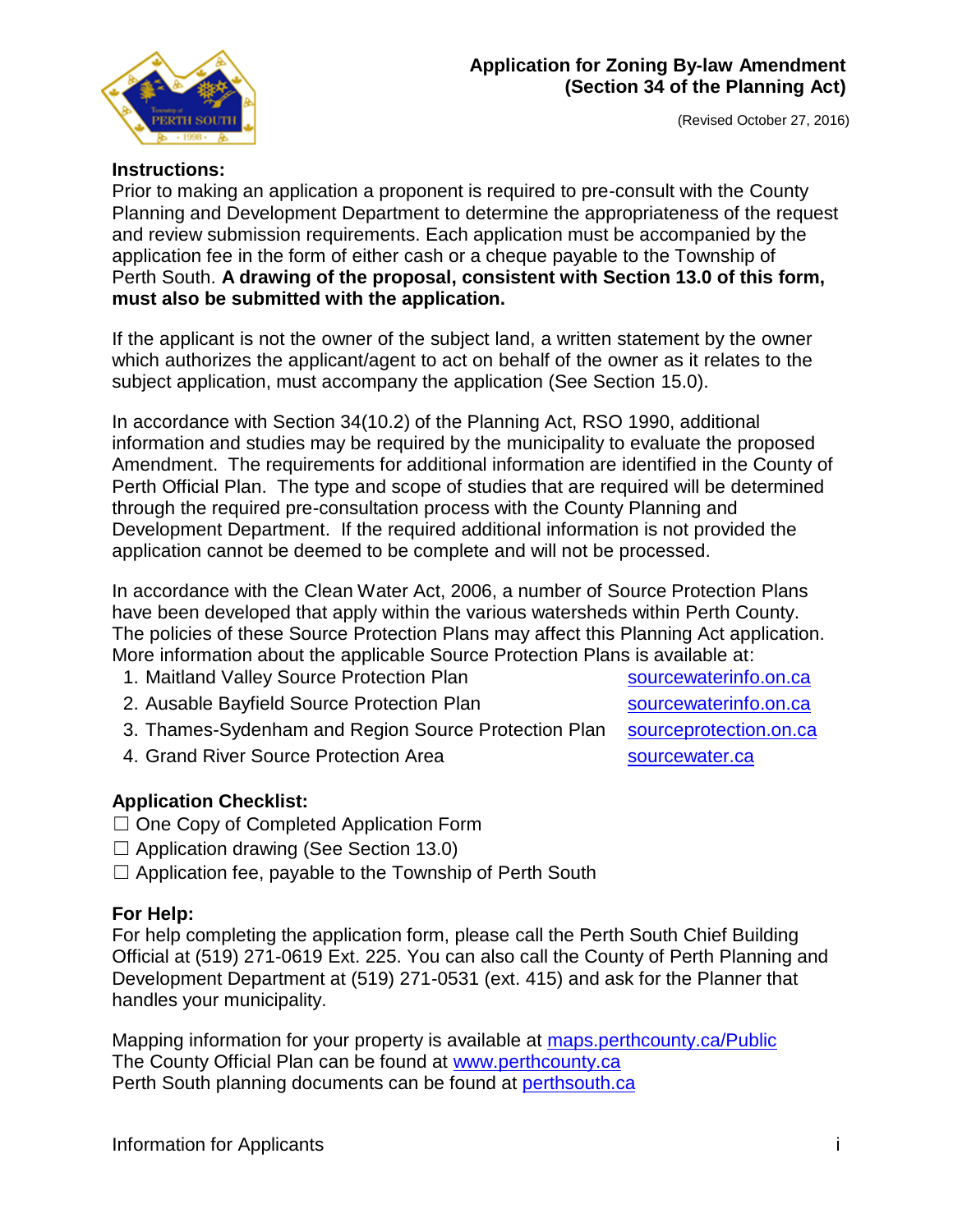Zoning By-law Amendment Process Flowchart

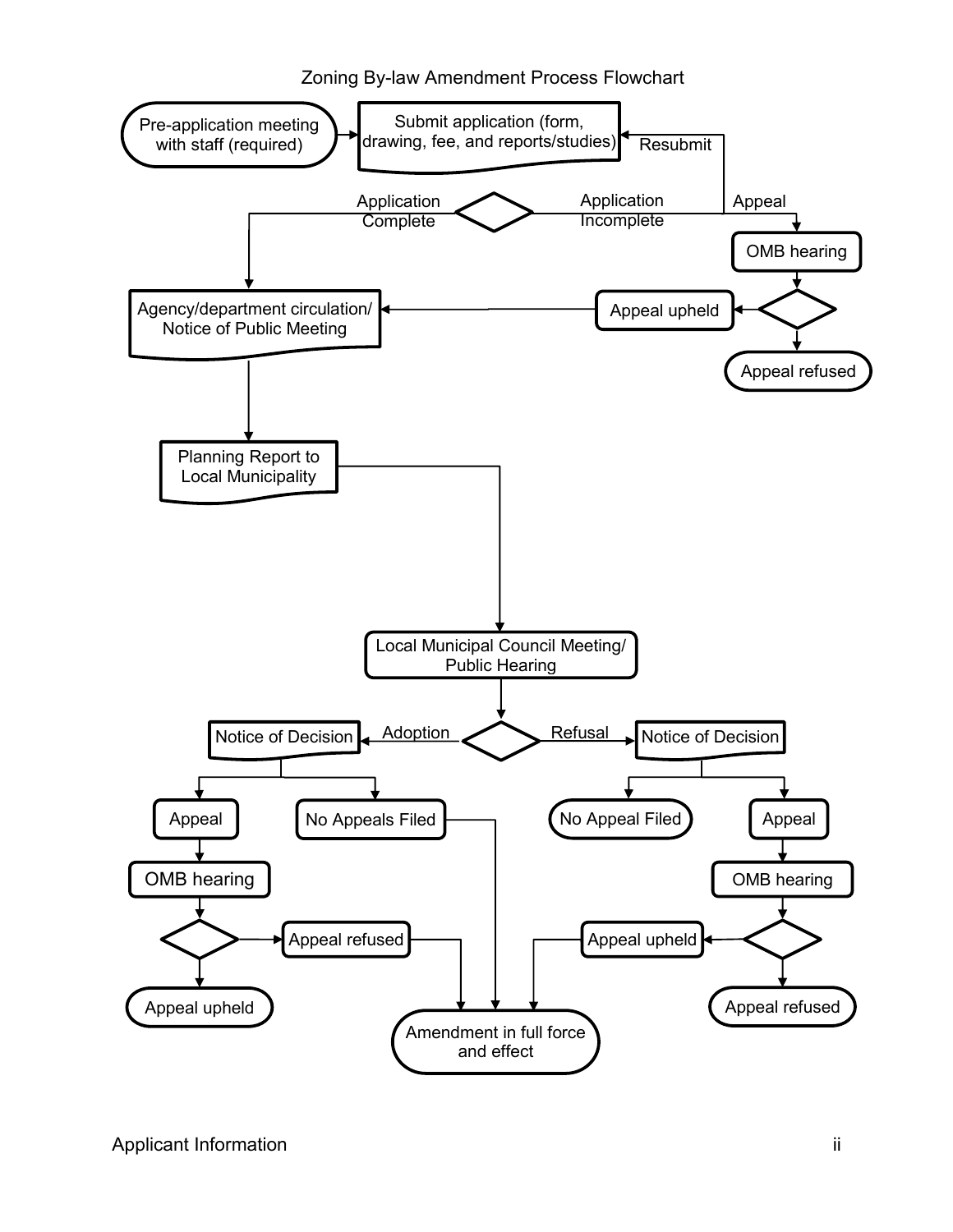| 1.0 Applicant Information                                                        |        |  |                          |                     |                 |  |  |
|----------------------------------------------------------------------------------|--------|--|--------------------------|---------------------|-----------------|--|--|
| Owner(s)                                                                         |        |  |                          |                     |                 |  |  |
| Name:                                                                            |        |  |                          |                     |                 |  |  |
| Address:                                                                         |        |  |                          | <b>Postal Code:</b> |                 |  |  |
| Email:<br>Phone:                                                                 |        |  |                          |                     |                 |  |  |
| Applicant (complete if applicant is not the owner)                               |        |  |                          |                     |                 |  |  |
| Name:                                                                            |        |  |                          |                     |                 |  |  |
| Address:                                                                         |        |  |                          | Postal Code:        |                 |  |  |
| Email:<br>Phone:                                                                 |        |  |                          |                     |                 |  |  |
| Agent (if applicable)                                                            |        |  |                          |                     |                 |  |  |
| Name:                                                                            |        |  |                          |                     |                 |  |  |
| Address:                                                                         |        |  |                          | Postal Code:        |                 |  |  |
| Phone:                                                                           | Email: |  |                          |                     |                 |  |  |
| 1.1 Which of the above is correspondence to be sent to? (check one)              |        |  |                          |                     |                 |  |  |
| Owner $\square$                                                                  |        |  | Applicant $\Box$         |                     | Agent $\square$ |  |  |
| 2.0 Location and Size of the Subject Land                                        |        |  |                          |                     |                 |  |  |
| Local Municipality:                                                              |        |  | Ward:                    |                     |                 |  |  |
| Concession:                                                                      | Lot:   |  | Reg. Plan:               |                     | Lot/Block:      |  |  |
| Ref. Plan:                                                                       | Part:  |  | <b>Street Address:</b>   |                     |                 |  |  |
| Lot Frontage (m):                                                                |        |  | Lot Area ( $m^2$ or ha): |                     |                 |  |  |
| Name and address of mortgages or charges: (if applicable)<br>2.1                 |        |  |                          |                     |                 |  |  |
|                                                                                  |        |  |                          |                     |                 |  |  |
| 2.2 Description of any easements or covenants and their effects: (if applicable) |        |  |                          |                     |                 |  |  |
|                                                                                  |        |  |                          |                     |                 |  |  |
| 2.3 Date the subject lands were acquired by the current owner:                   |        |  |                          |                     |                 |  |  |
|                                                                                  |        |  |                          |                     |                 |  |  |
| 3.0 Current and Proposed Land Use                                                |        |  |                          |                     |                 |  |  |
| <b>Current Use:</b><br>Proposed Use:                                             |        |  |                          |                     |                 |  |  |
| 4.0 Status                                                                       |        |  |                          |                     |                 |  |  |
| <b>County Official Plan Designation:</b>                                         |        |  |                          |                     |                 |  |  |
| <b>Current Zone:</b>                                                             |        |  |                          |                     |                 |  |  |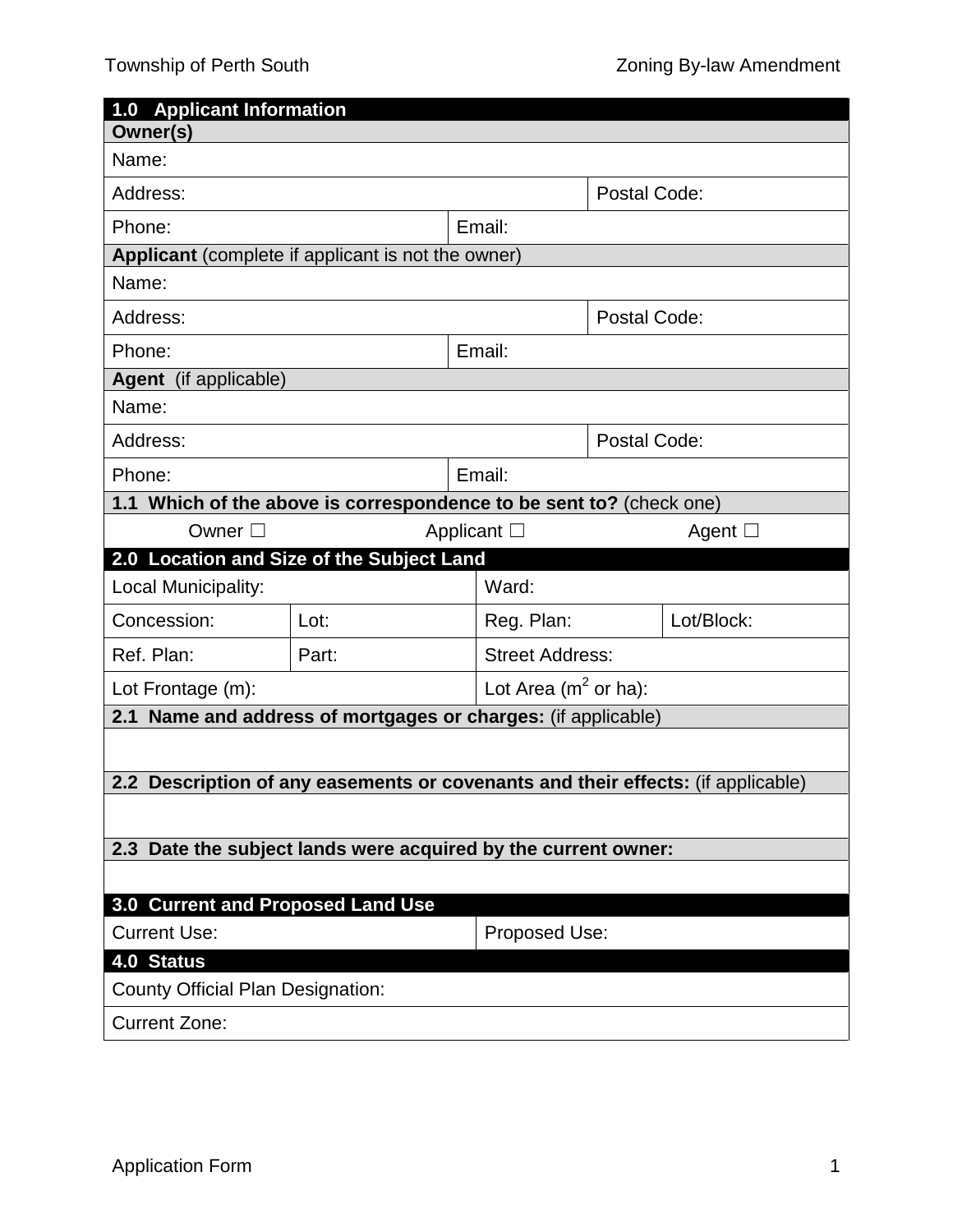| 5.0 Site Information                                                                                                                                                                                          |                                                                                                        |                                                               |             |                      |                  |  |
|---------------------------------------------------------------------------------------------------------------------------------------------------------------------------------------------------------------|--------------------------------------------------------------------------------------------------------|---------------------------------------------------------------|-------------|----------------------|------------------|--|
|                                                                                                                                                                                                               | Existing                                                                                               | Proposed                                                      |             | Existing             | Proposed         |  |
|                                                                                                                                                                                                               | <b>Buildings</b>                                                                                       | <b>Buildings</b>                                              |             | <b>Buildings</b>     | <b>Buildings</b> |  |
| Front Yard:                                                                                                                                                                                                   | m                                                                                                      | m                                                             | Height:     | m                    | m                |  |
| Rear Yard:                                                                                                                                                                                                    | m                                                                                                      | m                                                             | Dimensions: | $m \times$<br>m      | $m \times$<br>m  |  |
| Side Yard:                                                                                                                                                                                                    | m                                                                                                      | m                                                             | Date Built: |                      |                  |  |
| Side Yard:                                                                                                                                                                                                    | m                                                                                                      | m                                                             |             | See attached drawing |                  |  |
|                                                                                                                                                                                                               | 6.0 Zoning By-law Amendment (proceed to Section 8.0 if a ZBA is not proposed)                          |                                                               |             |                      |                  |  |
| 6.1                                                                                                                                                                                                           | Does the Proposed Zoning By-law Amendment:                                                             |                                                               |             |                      |                  |  |
| Add a Zone Category to the Zoning By-law?<br>Yes $\square$                                                                                                                                                    |                                                                                                        |                                                               |             |                      | No <sub>1</sub>  |  |
|                                                                                                                                                                                                               |                                                                                                        | Change a Zone Category of the Zoning By-law?<br>Yes $\square$ |             |                      | No <sub>1</sub>  |  |
|                                                                                                                                                                                                               | Replace a zoning provision of the Zoning By-law?                                                       |                                                               |             | Yes $\square$        | No <sub>1</sub>  |  |
|                                                                                                                                                                                                               | Delete a zoning provision of the Zoning By-law?                                                        |                                                               |             | Yes $\square$        | No <sub>1</sub>  |  |
| Add a zoning provision to the Zoning By-law?<br>Yes $\square$<br>No <sub>1</sub>                                                                                                                              |                                                                                                        |                                                               |             |                      |                  |  |
| 6.2 If applicable, please provide the section number to be changed and the suggested                                                                                                                          |                                                                                                        |                                                               |             |                      |                  |  |
|                                                                                                                                                                                                               | wording on a separate page.                                                                            |                                                               |             |                      |                  |  |
|                                                                                                                                                                                                               |                                                                                                        |                                                               |             |                      |                  |  |
|                                                                                                                                                                                                               |                                                                                                        |                                                               |             |                      |                  |  |
| 6.3 What is the purpose of the Zoning By-law Amendment and what are the land uses<br>proposed?                                                                                                                |                                                                                                        |                                                               |             |                      |                  |  |
|                                                                                                                                                                                                               |                                                                                                        |                                                               |             |                      |                  |  |
|                                                                                                                                                                                                               |                                                                                                        |                                                               |             |                      |                  |  |
|                                                                                                                                                                                                               | <b>7.0 Previous Industrial or Commercial Uses</b>                                                      |                                                               |             |                      |                  |  |
|                                                                                                                                                                                                               | 7.1 Has there previously been an industrial or commercial<br>use on the subject land or adjacent land? |                                                               |             | Yes $\square$        | No <sub>1</sub>  |  |
|                                                                                                                                                                                                               | If Yes, please specify the uses and dates:                                                             |                                                               |             |                      |                  |  |
| 7.2 Is there reason to believe the subject land may have been<br>Yes $\square$<br>No <sub>1</sub>                                                                                                             |                                                                                                        |                                                               |             |                      |                  |  |
| contaminated by former uses on or near the site?                                                                                                                                                              |                                                                                                        |                                                               |             |                      |                  |  |
| What information did you use to determine the answers to the above questions?                                                                                                                                 |                                                                                                        |                                                               |             |                      |                  |  |
|                                                                                                                                                                                                               |                                                                                                        |                                                               |             |                      |                  |  |
|                                                                                                                                                                                                               |                                                                                                        |                                                               |             |                      |                  |  |
| If Yes to (7.1) or (7.2), a previous use inventory showing all former uses of the subject<br>land, or if appropriate, the adjacent land, is needed. This study must be prepared by a<br>qualified consultant. |                                                                                                        |                                                               |             |                      |                  |  |
|                                                                                                                                                                                                               | Is the previous use inventory attached?                                                                |                                                               |             | Yes $\square$        | No $\square$     |  |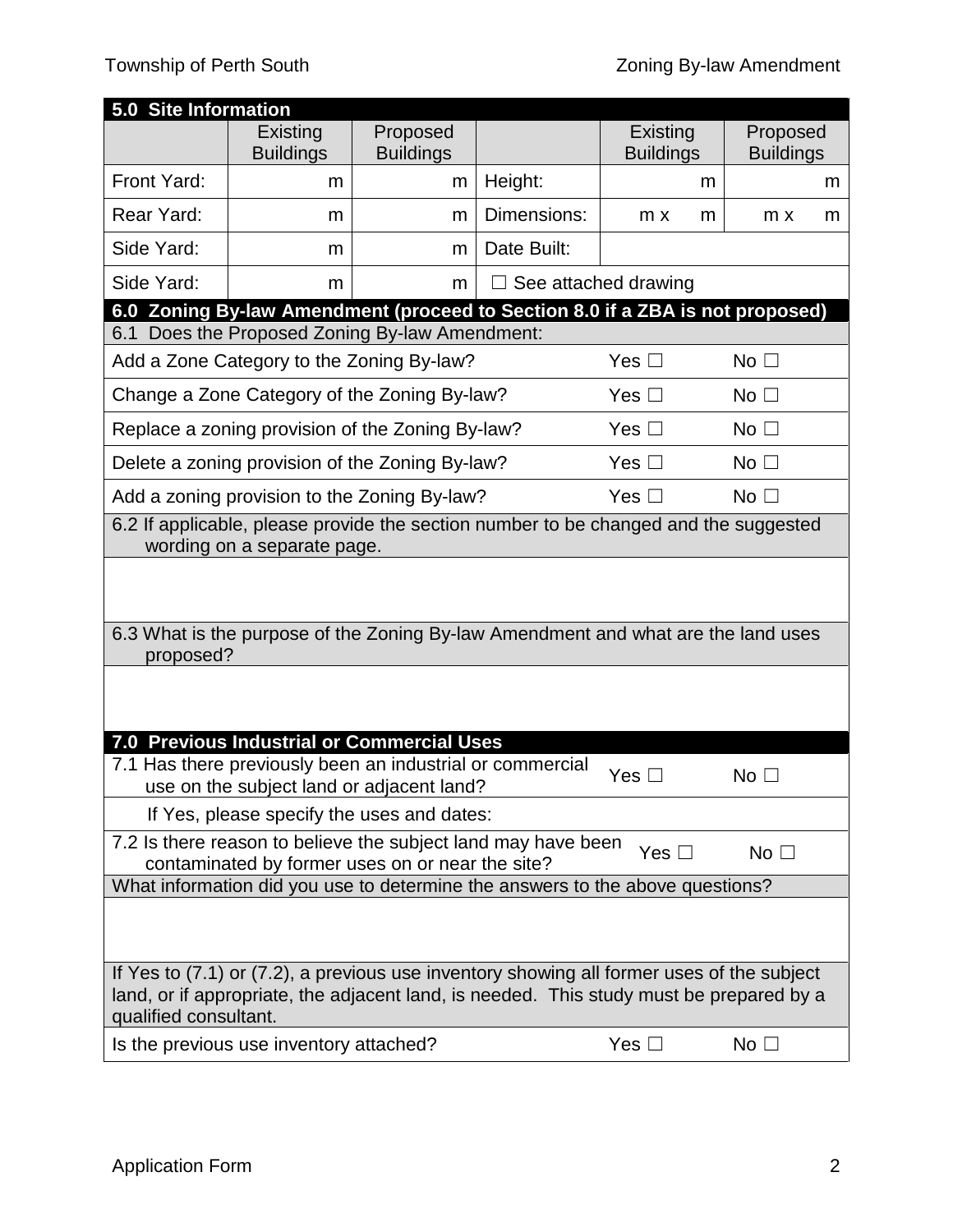| 8.0 Status of Other Applications under the Planning Act                                |          |                         |                                      |                 |                 |  |  |
|----------------------------------------------------------------------------------------|----------|-------------------------|--------------------------------------|-----------------|-----------------|--|--|
| Is the subject land also the subject of an application for:                            |          |                         |                                      |                 |                 |  |  |
| Consent                                                                                |          |                         | Yes $\square$ - File #:              | No <sub>1</sub> |                 |  |  |
| Plan of Subdivision/Condominium                                                        |          |                         | Yes $\Box$ - File #:                 | No <sub>1</sub> |                 |  |  |
| <b>Minor Variance</b>                                                                  |          | Yes $\Box$ - File #:    |                                      | No <sub>1</sub> |                 |  |  |
| <b>Site Plan</b>                                                                       |          | Yes $\square$ - File #: | No <sub>1</sub>                      |                 |                 |  |  |
| Zoning By-law Amendment                                                                |          |                         | Yes $\square$ - File #:              | No <sub>1</sub> |                 |  |  |
| 9.0 Servicing                                                                          |          |                         |                                      |                 |                 |  |  |
| 9.1 Indicate the existing/proposed sewage disposal type.                               |          |                         |                                      |                 |                 |  |  |
|                                                                                        | Existing | Proposed                |                                      | Existing        | Proposed        |  |  |
| Public piped<br>sewage system                                                          |          |                         | Individual septic<br>system(s)       |                 |                 |  |  |
| Public or private<br>communal system                                                   |          |                         | Other (specify):                     |                 |                 |  |  |
| 9.2 Indicate the existing/proposed water supply type.                                  |          |                         |                                      |                 |                 |  |  |
| Public piped water                                                                     |          |                         |                                      |                 |                 |  |  |
| system                                                                                 |          |                         | Individual well(s)                   |                 |                 |  |  |
| Public or private<br>communal well(s)                                                  |          |                         | Other (specify):                     |                 |                 |  |  |
| 9.3 Indicate the existing/proposed storm drainage type.                                |          |                         |                                      |                 |                 |  |  |
| <b>Storm sewers</b>                                                                    |          |                         | Other (specify):                     |                 |                 |  |  |
| Ditches or swales                                                                      |          |                         |                                      |                 |                 |  |  |
| 9.4 Indicate the existing/proposed road access type.                                   |          |                         |                                      |                 |                 |  |  |
| <b>Provincial Highway</b>                                                              |          |                         | Public road, seasonal<br>maintenance |                 |                 |  |  |
| Public road, full                                                                      |          |                         | Other (specify):                     |                 |                 |  |  |
| maintenance                                                                            |          |                         |                                      |                 |                 |  |  |
| 10.0 Justification                                                                     |          |                         |                                      |                 |                 |  |  |
| Explain how the application is consistent with the Provincial Policy Statement (2014). |          |                         |                                      |                 |                 |  |  |
|                                                                                        |          |                         |                                      |                 |                 |  |  |
|                                                                                        |          |                         |                                      |                 |                 |  |  |
|                                                                                        |          |                         |                                      |                 |                 |  |  |
|                                                                                        |          |                         |                                      |                 |                 |  |  |
|                                                                                        |          |                         |                                      |                 |                 |  |  |
|                                                                                        |          |                         |                                      |                 |                 |  |  |
|                                                                                        |          |                         |                                      |                 |                 |  |  |
|                                                                                        |          |                         |                                      |                 |                 |  |  |
| 11.0 Wellhead Protection Area (WHPA)                                                   |          |                         |                                      |                 |                 |  |  |
| Is any part of the subject lands within a WHPA?                                        |          |                         | Yes $\square$                        |                 | No <sub>1</sub> |  |  |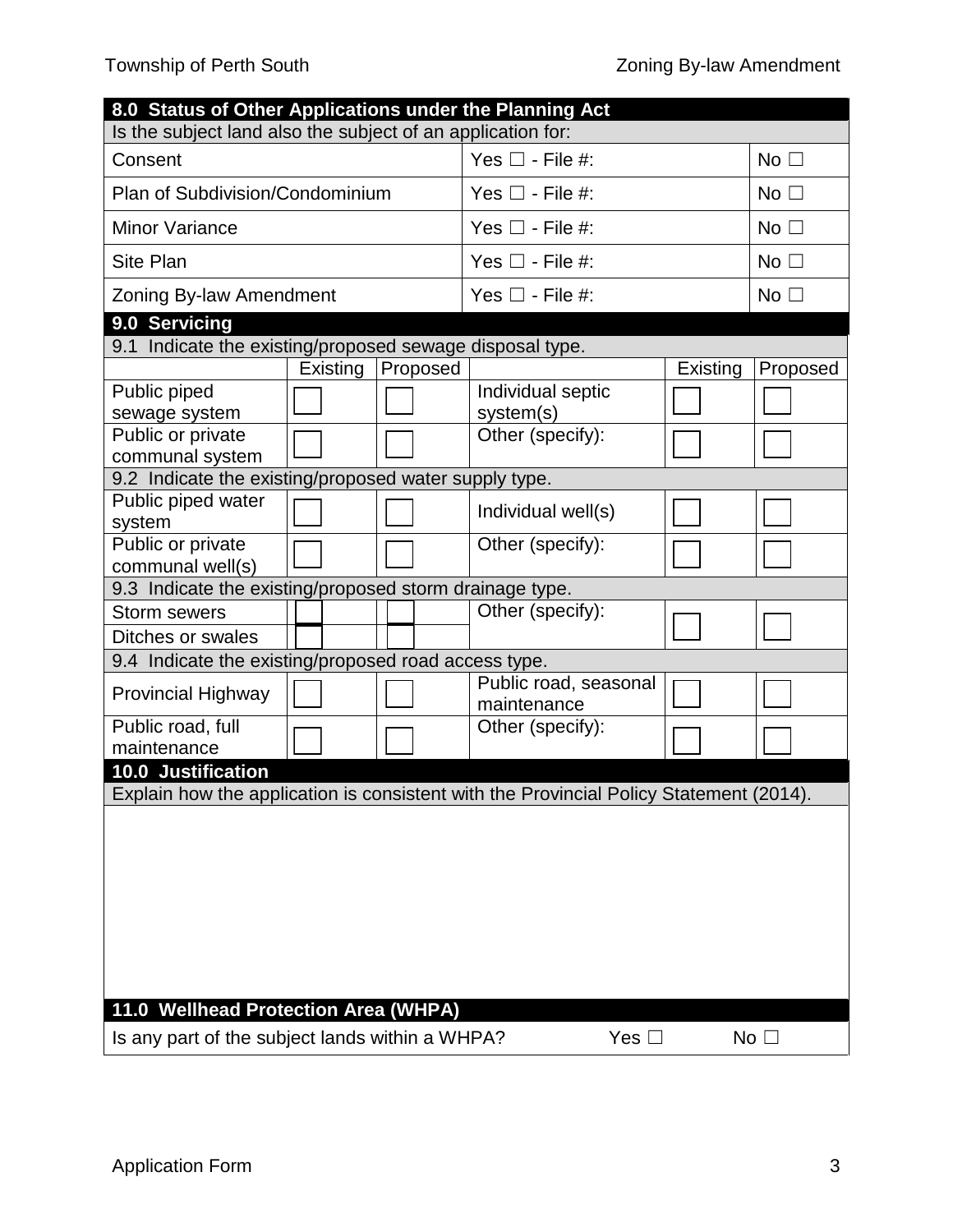**12.0 Other Information**

#### **13.0 Application Drawing**

Please submit an accurate, scaled drawing of the proposal showing the following information:

- a) The subject land, including its boundaries and dimensions, and the location, and nature of any easement or restrictive covenants which affect the subject land;
- b) The uses of adjacent and abutting land;
- c) The location of all existing as well as proposed buildings and their dimensions, uses, and setbacks from lot lines;
- d) The location of all natural and man-made features on the land and the location of these features on adjacent and abutting lands; and
- e) Scale and north arrow.

# **14.0 Applicant Affidavit or Sworn Declaration**

|                                                                                             |           |           | in the      |  |  |
|---------------------------------------------------------------------------------------------|-----------|-----------|-------------|--|--|
|                                                                                             |           |           |             |  |  |
| declare) that the information contained in the documents that accompany this                |           |           |             |  |  |
| application is true. Sworn (or declared) before me at the _______________________ in        |           |           |             |  |  |
| the County/Region of ____________________________this _______ day of _______________, ____. |           |           |             |  |  |
|                                                                                             |           |           |             |  |  |
| <b>Commissioner of Oaths</b>                                                                |           | Applicant |             |  |  |
|                                                                                             |           |           |             |  |  |
|                                                                                             |           | Applicant |             |  |  |
| 15.0 Authorization of Owner for Agent to Make the Application                               |           |           |             |  |  |
|                                                                                             |           |           |             |  |  |
|                                                                                             |           |           | in the      |  |  |
|                                                                                             |           |           |             |  |  |
| the subject of this application and I/we hereby authorize _______________________ to        |           |           |             |  |  |
| act as my/our agent in the application.                                                     |           |           |             |  |  |
|                                                                                             |           |           |             |  |  |
|                                                                                             |           |           |             |  |  |
| Name of Owner                                                                               | Signature |           | <b>Date</b> |  |  |
|                                                                                             |           |           |             |  |  |
| Name of Owner                                                                               | Signature |           | Date        |  |  |